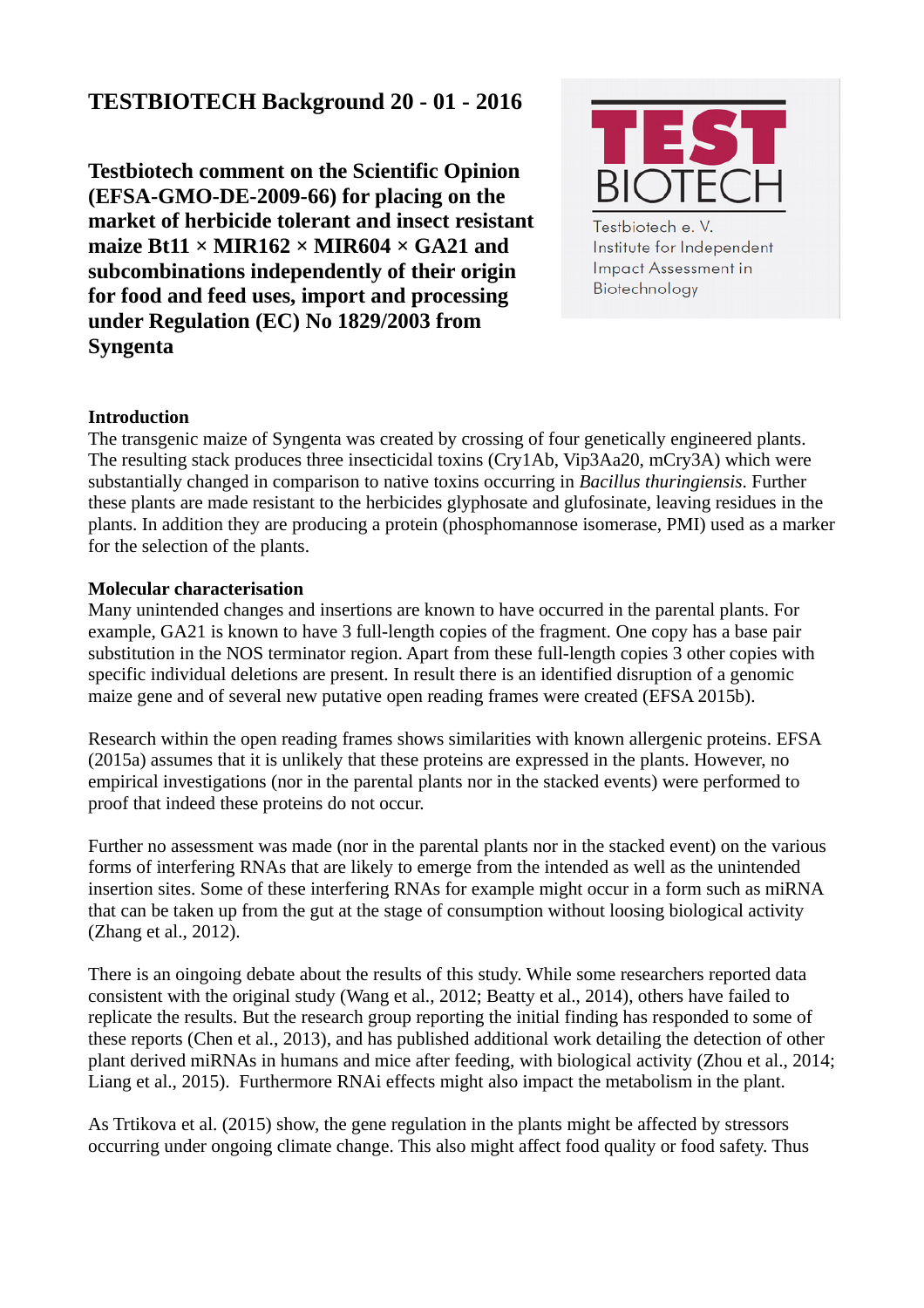expression of intended or unintended proteins stemming from the additional DNA as well as occurrence of other new biological active compounds such as interfering RNA should have been investigated under various defined stress conditions. However, no such data are available, nor from the parental plants nor from the stacked events.

# **Comparative analysis (for compositional analysis and agronomic traits and the phenotype)**

The parental plants as well as the stacked plants show several significant differences compared to its closest isogenic lines. According to experts of Member States (2015b), the data also show site related effects and specific trends in the stacked event compared to the parental plants. All these findings were set aside without detailed investigation. Instead the plants composition should have been assessed by further investigations taking into account defined stress conditions to examine genetic stability. These investigations should take into account conditions which for example can occur under ongoing climate change.

Further, the field trials as conducted are not in line with EFSA Guidance that requests field trials with and without the complementary herbicide (EFSA, 2015b).

# **Toxicology**

The plants are producing several insecticidal toxins, marker proteins and additional enzymes that confer herbicide resistance and will contain residues from spraying with the complementary herbicide.

Further they are likely to produce additional interfering RNA and also might contain additional unintended proteins from the various open reading frames that were identified. The concentration of these additional proteins and biological active substances might vary substantially due to environmental conditions and stressors.

Despite these substantial uncertainties, no combined toxicological effects were empirically investigated.

Existing evidence – largely ignored by EFSA´s opinion - shows that indeed more investigations would be needed to conclude risk assessment on this stacked genetically engineered plant:

- Hilbeck & Otto (2015) give an overview on open questions regarding mode of action of Bt toxins, synergistic and additional effects. Specific synergistic effects were shown by Bergamasco et al. (2013). Further there the mode of action of Vip3A is not well characterised at all therfore should have been assessed with much more scrutiny in the stacked event as well as in the parental plants.
- Hilbeck & Otto (2015) show that there is not just one mode of action that has to be taken into account. Thus the EFSA panel can not set aside potential combinatorial effects as being relevant only for insects, simply because the mammals are supposed to lack relevant receptors (EFSA 2015a). As Rubio-Infante & Moreno-Fierros (2015) show, negative health effects of Bt toxins on mammals indeed can not be excluded, the proteins can not be regarded as being innocuous for mammals.
- Further effects on the immune system that are known to be relevant in the context of Bt toxins are not dependent on specific mode of action but on dosage effects. This is relevant in this context, since the stack shows an higher overall concentration of Bt toxins than the parental plants.
- It is also known, that degradation of Bt toxins under artificial digestion tests are not reliable when it comes to persistence of Bt toxins in the gut. For example if fed with soybeans, degradation of the Bt toxins can be delayed substantially by plant enzymes, enhancing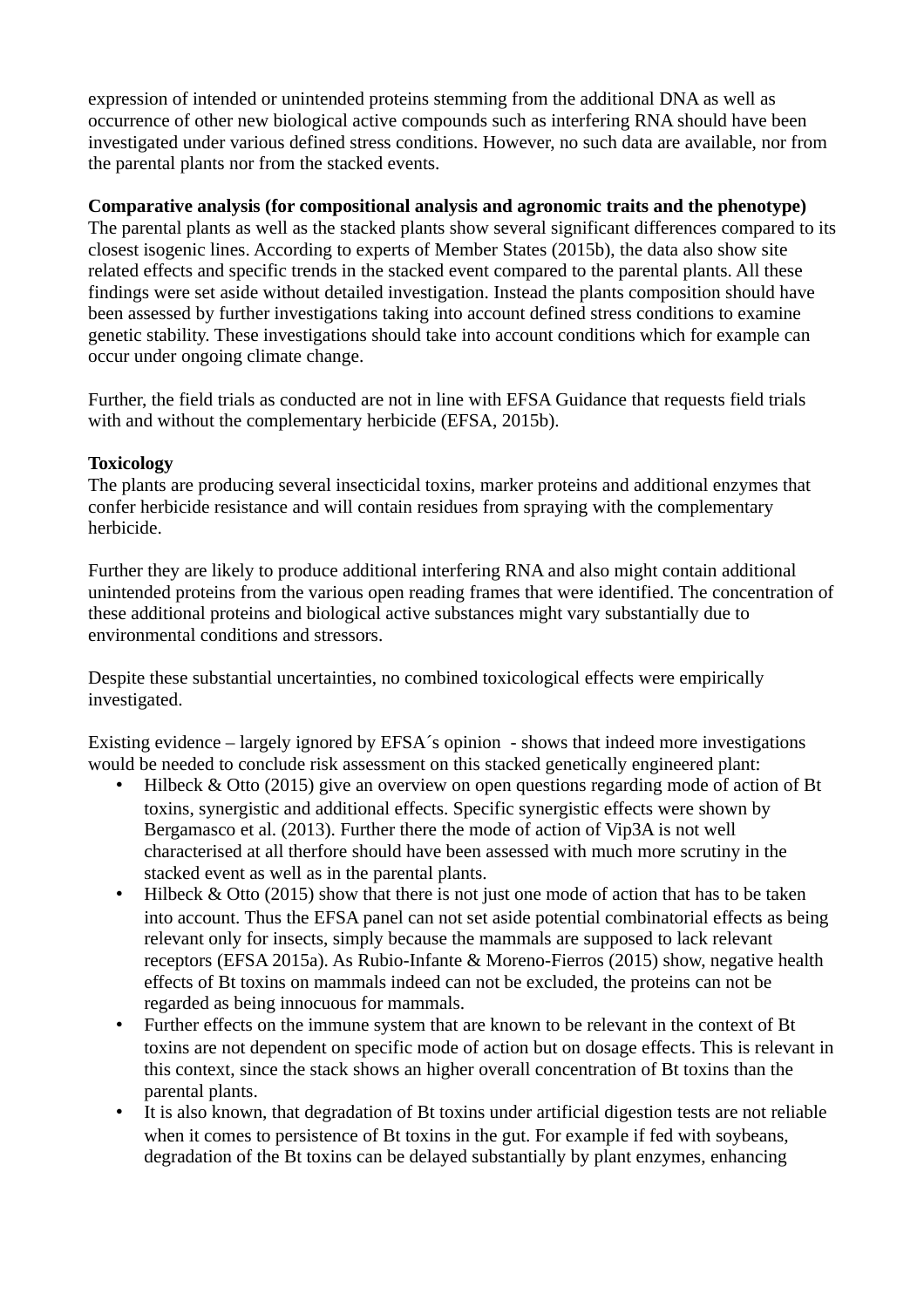toxicity significantly (Pardo-López et al., 2009)

- Residues from spraying with glyphosate are suspected to show carcinogenicity effects (IARC, 2015) which might be enhanced by combinatorial effects with glufosinate but were not assessed. Glufosinate will be phased out in Europe in 2017 because of its reproductive toxicity. Thus combintorial effects have to be assessed.
- The investigations should not only cover direct effects on health but also indirect effects via changes in the microbiological composition in the gut (see for example Shehata, et al., 2012)

Thus in any case potential combinatorial health effects have to be assessed in detail before any conclusion can be drawn on food safety. No conclusion on potential health effects can be drawn from the nutritional study performed with poultry, which does not even fulfill requirements for Good Laboratory Practice (GLP).

Being aware of the complexity of the questions and the lack of standardized methods for assessing combinatorial effects, a larger research project would be needed to assess potential health effects from the stacked event, which should be conducted independently from the interests of the company.

# **Allergenicity**

EFSA (2015a) concludes that "From the limited experimental evidence available, the EFSA GMO Panel did not find indications that the mixture of the Bt proteins in this four-event stack maize might act as adjuvants with the potential to enhance a specific IgE response and to favor the development of an allergic reaction."

### So why did EFSA not request further investigations?

It should not be ignored as done by EFSA (2015a) that the Bt toxins under real conditions will not be degraded quickly in the gut but are likely to occur in substantial concentrations in the large intestine and faeces. Since adjuvant effects are known from the single Bt toxins (see Rubio-Infante & Moreno-Fierros, 2015), it is not unlikely that a mixture of these toxins is leading to an enhanced adjuvant effects.

Further, for example combined feeding with soybeans which are known to contain a lot of allergenes should also have been assessed. Finally, the marker protein PMI which shows a substantially higher concentration in the stacked event compared to the parental plants, has similarity to allergenic parvalbumin in frogs and therefore should have been also tested in combination with the Bt toxins.

## **Monitoring**

The JRC report (JRC 2013) confirmed that event-specific PCR-based methods validated for single events can alos be applied to DNA extracted from stack maize Bt11 x MIR162 x MIR604 x GA21. However no validated method was made available to distinguish the single event from any of the stacked named in the application. Thus no targeted monitoring or general surveillance can be performed. Therefor legal requirements for case specific identification and monitoring are not fulfilled and no market authorisation can be given.

Further, as a legal dossier compiled by Professor Ludwig Kraemer (Kraemer, 2012) shows, EU regulations require the monitoring of effects on health at the stage of consumption in cases where there are uncertainties. Thus, for example, there must be a requirement for the monitoring of health effects that takes residues from spraying with herbicides into account. Epidemiological parameters that are suitable to detect relevant health effects have to be defined.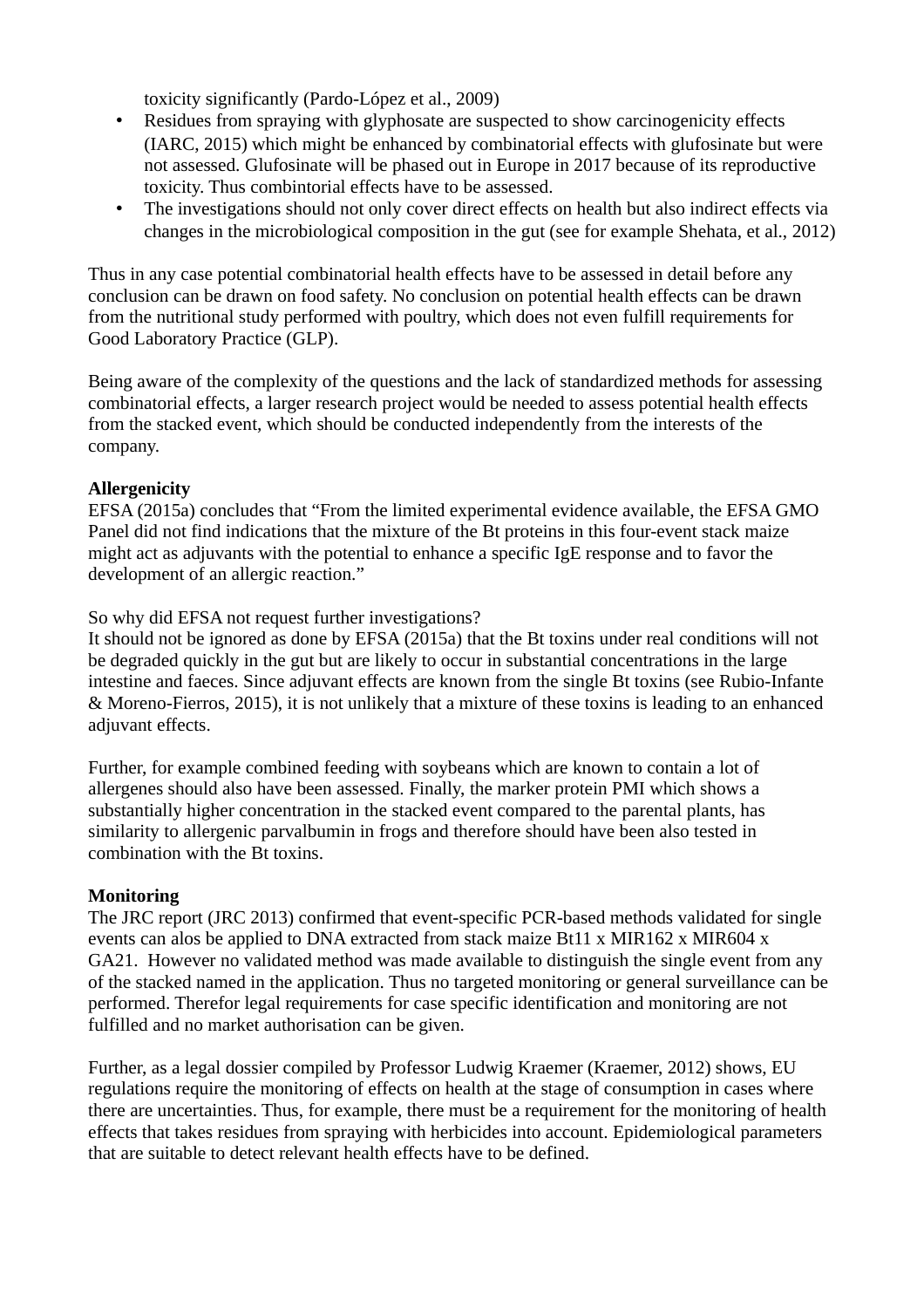Further, any spillage from the kernels has to be monitored closely.

### **Conclusions and recommendations**

Based on the data presented and assessed, risk assessment cannot be concluded. Consequently, the application should be rejected.

#### **References:**

Beatty, M., Guduric-Fuchs, J., Brown, E., Bridgett, S., Chakravarthy, U., Hogg, R.E., et al. (2014) Small RNAs from plants, bacteria and fungi within the order hypocreales are ubiquitous in human. Plasma, 15: 1–12. http://www.ncbi.nlm.nih.gov/pmc/articles/PMC4230795/

Bergamasco V.B., Mendes D.R.P, Fernandes, O.A., Desidério J.A., Lemos M.V.F (2013) Bacillus thuringiensis Cry1Ia10 and Vip3Aa protein interactions and their toxicity in Spodoptera spp. (Lepidoptera). Journal of Invertebrate Pathology, 112: 152–158.

Chen, X., Zen, K., Zhang, C.Y. (2013) Reply to Lack of detectable oral bioavailability of plant microRNAs after feeding in mice. Nature Biotechnology, 31(11): 967-969. [http://www.nature.com/nbt/journal/v31/n11/full/nbt.2741.html](http://www.nature.com/nbt/journal/v31/n11/full/nbt.2741.html%20967-969) 

EFSA (2015a) Scientific Opinion on an application by Syngenta (EFSA-GMO-DE-2009-66) for placing on the market of herbicide tolerant and insect resistant maize Bt11  $\times$  MIR162  $\times$  MIR604  $\times$ GA21 and subcombinations independently of their origin for food and feed uses, import and processing under Regulation (EC) No 1829/2003. EFSA Journal 2015;13(12):4297, 34 pp. doi:10.2903/j.efsa.2015.4297

EFSA (2015b) Application EFSA-GMO-DE-2009-66 (Bt11 x MIR162 x MIR604 x GA21 Maize Syngenta), Comments and opinions submitted by Member States during the three-month consultation period, Register of Questions, <http://registerofquestions.efsa.europa.eu/roqFrontend/ListOfQuestionsNoLogin?0&panel=ALL>

Hilbeck A. & Otto M. (2015) Specificity and Combinatorial Effects of Bacillus Thuringiensis Cry Toxins in the Context of GMO Environmental Risk Assessment. Frontiers in Environmental Science Vol 3, Art. 71.

IARC (2015) Glyphosate Monograph. <http://monographs.iarc.fr/ENG/Monographs/vol112/mono112-02.pdf>

JRC (2013) Report on the Verification of the Performance of Bt11, MIR162, MIR604 and GA21 Event-specific PCR-based Methods Applied to DNA Extracted from Stack Maize Bt11 x MIR162 x MIR604 x GA21, [https://ec.europa.eu/jrc/en/publication/eur-scientific-and-technical-research](https://ec.europa.eu/jrc/en/publication/eur-scientific-and-technical-research-reports/report-verification-performance-bt11-mir162-mir604-and-ga21-event-specific-pcr-based-methods)[reports/report-verification-performance-bt11-mir162-mir604-and-ga21-event-specific-pcr-based](https://ec.europa.eu/jrc/en/publication/eur-scientific-and-technical-research-reports/report-verification-performance-bt11-mir162-mir604-and-ga21-event-specific-pcr-based-methods)[methods](https://ec.europa.eu/jrc/en/publication/eur-scientific-and-technical-research-reports/report-verification-performance-bt11-mir162-mir604-and-ga21-event-specific-pcr-based-methods)

Kraemer, L. (2012) The consumption of genetically modified plants and the potential presence of herbicide residues. Legal dossier compiled on behalf of Testbiotech, [http://www.testbiotech.de/sites/default/files/Legal\\_Dossier\\_Kraemer\\_Pesticide\\_RA\\_PMP.pdf](http://www.testbiotech.de/sites/default/files/Legal_Dossier_Kraemer_Pesticide_RA_PMP.pdf)